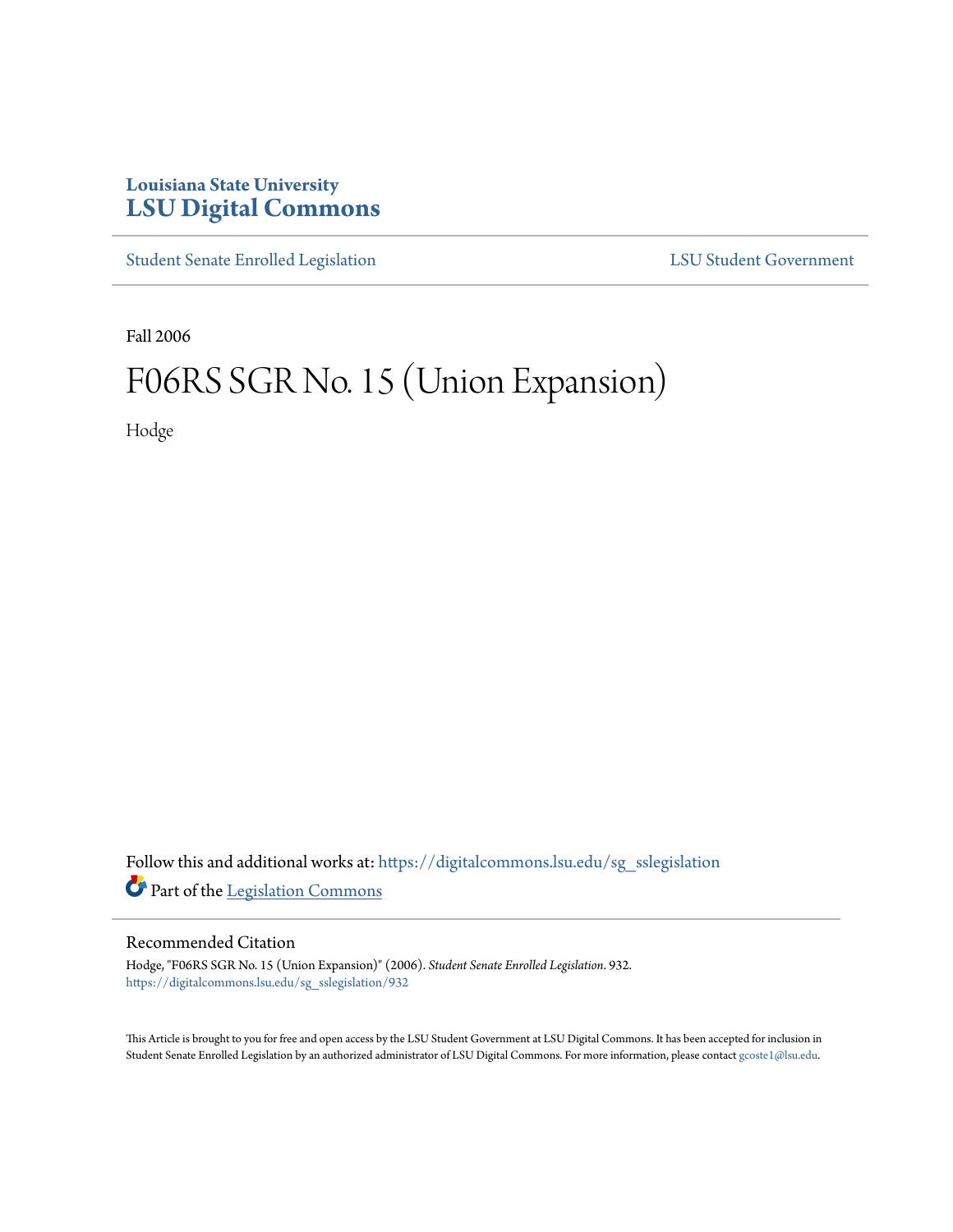| STUDENT GOVERNMENT           | <b>ENROLLED</b>                                                           |
|------------------------------|---------------------------------------------------------------------------|
| [LOUISIANA STATE UNIVERSITY] |                                                                           |
| <b>STUDENT SENATE</b>        |                                                                           |
| <b>FO6RS</b>                 |                                                                           |
| <b>SGR No. 15</b>            |                                                                           |
| <b>BY: SENATOR HODGE</b>     |                                                                           |
|                              | <b>A RESOLUTION</b>                                                       |
|                              | TO URGE AND REQUEST THE ADMINISTRATION OF THE LSU UNION TO LOOK FOR       |
|                              | ALTERNATIVE SOURCES OF FUNDING BESIDES STUDENT FEES TO FUND THE PROJECTED |
|                              | SHORTFALL IN THE UNION EXPANSION PROJECT.                                 |
|                              |                                                                           |
| <b>PARAGRAPH 1:</b>          | WHEREAS, IN THE SPRING OF 2003, THE LSU UNION ASKED THE                   |
|                              | STUDENT BODY FOR AN ADDITIONAL \$60 PER SEMESTER FEE                      |
|                              | INCREASE TO FULLY FUND A PROPOSED EXPANSION AND                           |
|                              | RENOVATION OF THE LSU UNION, WHICH THE STUDENT BODY                       |
|                              | SUPPORTED IN A CAMPUS-WIDE ELECTION, AND                                  |
|                              |                                                                           |
| <b>PARAGRAPH 2:</b>          | WHEREAS, SINCE THE PASSAGE OF THE \$60 PER SEMESTER FEE                   |
|                              | INCREASE, THERE HAS BEEN A PROJECTED SHORTFALL IN THE                     |
|                              | LSU UNION EXPANSION OF APPROXIMATELY \$18,000,000.00                      |
|                              | ACCORDING TO UNION DIRECTOR SHIRLEY PLAKIDAS, AND                         |
|                              |                                                                           |
| <b>PARAGRAPH 3:</b>          | WHEREAS, AN INITIATIVE CURRENTLY BEING CONSIDERED TO                      |
|                              | MEET THE PROJECTED SHORTFALL IS TO INCREASE STUDENT                       |
|                              | FEES BY \$15-\$25 PER SEMESTER, AND                                       |
|                              |                                                                           |
| PARAGRAPH 4:                 | WHEREAS, THIS INCREASE WOULD COINCIDE WITH ANOTHER FEE                    |
|                              | INCREASE THE UNION JUST RECEIVED APPROVAL FOR IN THE                      |
|                              | AMOUNT OF \$19.00 PER SEMESTER FOR FULL-TIME STUDENTS                     |
|                              | AND A PRO-RATA INCREASE FOR PART-TIME STUDENTS, AND                       |
|                              |                                                                           |
| PARAGRAPH 5:                 | WHEREAS, THE TOTAL AMOUNT STUDENTS WILL PAY FOR THE                       |
|                              | LSU UNION PER SEMESTER AFTER TAKING INTO ACCOUNT THE                      |
|                              | MOST RECENT FEE INCREASE IS \$126.00, AND                                 |
|                              |                                                                           |
| PARAGRAPH 6:                 | WHEREAS, ON THE BUS TRIP TO TENNESSEE, AN OPINION SURVEY                  |
|                              | WAS CIRCULATED TO STUDENTS ASKING IF THEY WOULD                           |
|                              | SUPPORT A "MINIMAL" FEE INCREASE TO FULLY FUND THE UNION                  |
|                              | RENOVATIONS, SIGNALING A MOVE ON THE PART OF THE                          |
|                              | ADMINISTRATION TO ASK STUDENTS TO FUND THE SHORTFALL,                     |
|                              | <b>AND</b>                                                                |
|                              |                                                                           |
| <b>PARAGRAPH 7:</b>          | WHEREAS, OTHER OPTIONS FOR FUNDING SHOULD BE                              |
|                              | CONSIDERED SUCH AS REQUESTING MONEY FROM THE FOREVER                      |
|                              | LSU CAMPAIGN, THE STATE'S CAPITAL OUTLAY BUDGET OR                        |
|                              | INDEPENDENT FUNDRAISING ON THE PART OF THE LSU UNION                      |
|                              | BEFORE COMING TO STUDENTS TO ASK FOR ADDITIONAL MONEY.                    |
|                              |                                                                           |
|                              |                                                                           |
|                              |                                                                           |
|                              |                                                                           |
|                              |                                                                           |
| <b>PARAGRAPH 8:</b>          | THEREEFORE, BE IT RESOLVED BY THE LOUISIANA                               |
|                              | STATE UNIVERSITY AND AGRICULTURAL AND                                     |
|                              |                                                                           |